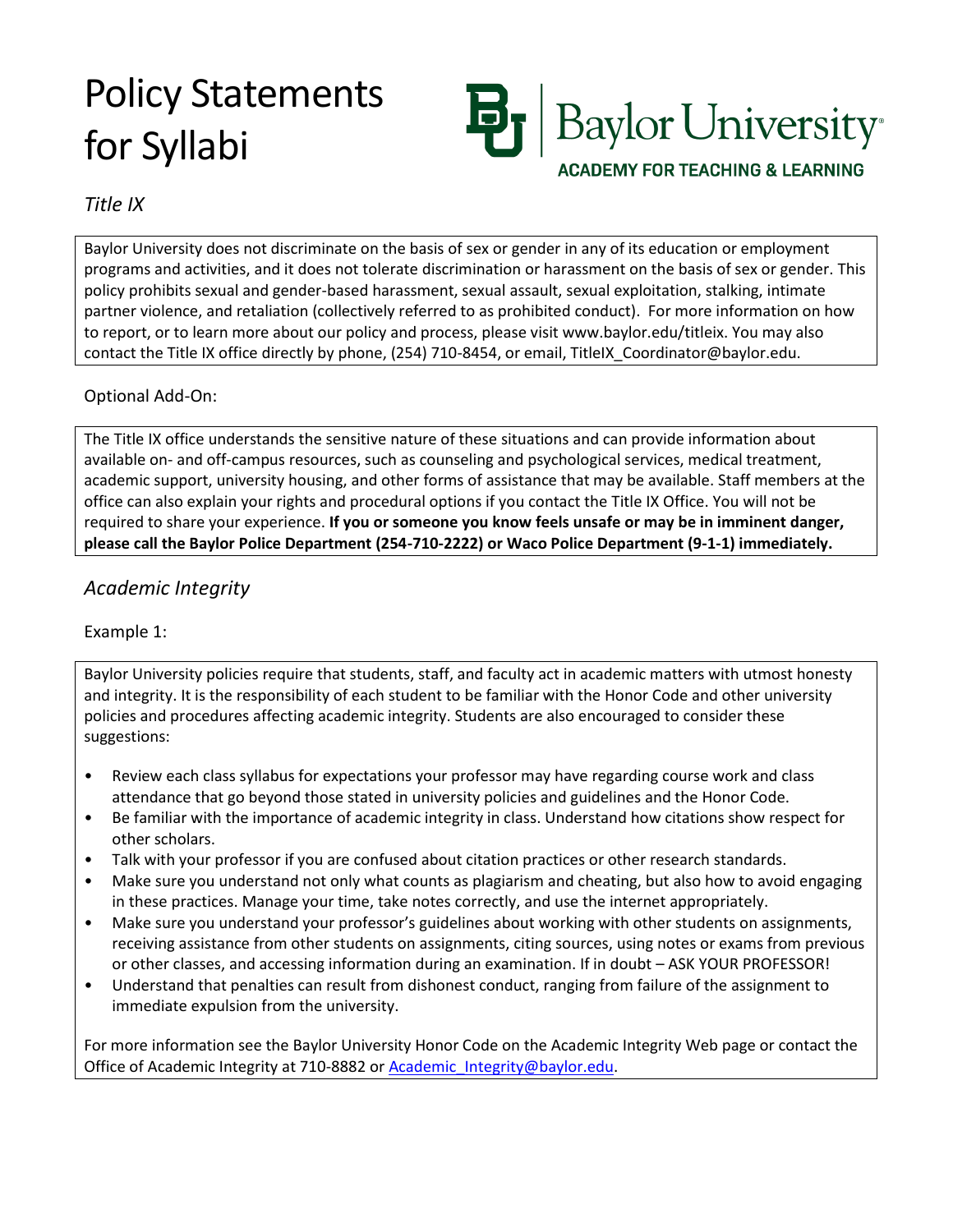## Example 2:

Plagiarism or any form of cheating involves a breach of student-teacher trust. This means that any work submitted under your name is expected to be your own, neither composed by anyone else as a whole or in part, nor handed over to another person for complete or partial revision. Be sure to document all ideas that are not your own. Instances of plagiarism or any other act of academic dishonesty will be reported to the Honor Council and may result in failure of the course. Not understanding plagiarism is not an excuse. As a Baylor student, I expect you to be intimately familiar with the Honor Code at[: http://www.baylor.edu/honorcode](http://www.baylor.edu/honorcode)

# *Academic Success*

Example 1:

We as faculty members have high academic expectations of you and believe every student who has been admitted to Baylor can be successful. I will notice if you are struggling in my course. If your academic performance in this class is substandard, expect that I will submit an Academic Warning to the Success Center during the reporting period in the sixth week of the semester. I will also work to help and connect you to the resources you need beyond my course. Familiarize yourself with the culture of success we have at Baylor by stopping by the Paul L. Foster Success Center in Sid Richardson or by going to: <http://www.baylor.edu/successcenter/>. Even if you don't need help, you can get involved by tutoring other students in the future or by telling a hall mate how and where to get help.

## Example 2:

Many students struggle academically in at least one or two courses during any given semester. If this occurs, consider the resources of the campus that are available to you. Do not hesitate to set up an appointment with the professor of the classes in which you are struggling. Students may also consider contacting the Success Center at 710-8212 or the Counseling Center at 710-2467.

# *Office of Access and Learning Accommodation (OALA)*

## Example 1:

Baylor University is committed to the educational success of all students. If you qualify for a learning accommodation, please communicate with me at the beginning of the semester or as soon as you have the requisite documentation from the Office of Access and Learning Accommodations (OALA). The OALA phone number is (254) 710-3605, and the office is located in the Paul L. Foster Success Center - Sid Richardson, East Wing. Federal law mandates that "No otherwise qualified person with a disability in the United States shall, solely by the reason of disability, be denied the benefits of, be excluded from participation in, or be subjected to discrimination under any program or activity receiving federal financial assistance" (Section 504 of the Rehabilitation Act of 1973). Baylor University complies with all applicable federal and state non-discrimination laws and does not engage in unlawful discrimination on the basis of race, color, national or ethnic origin, sex, age, or disability in employment or the provision of services.

# Example 2:

If you qualify for classroom accommodations related to a diagnosed disability, please inform me during the first week of classes or as soon as you have obtained the requisite documentation from Baylor's Office of Access and Learning Accommodations (OALA). The OALA phone number is (254) 710-3605, and the office is located in the Paul L. Foster Success Center - Sid Richardson, East Wing.